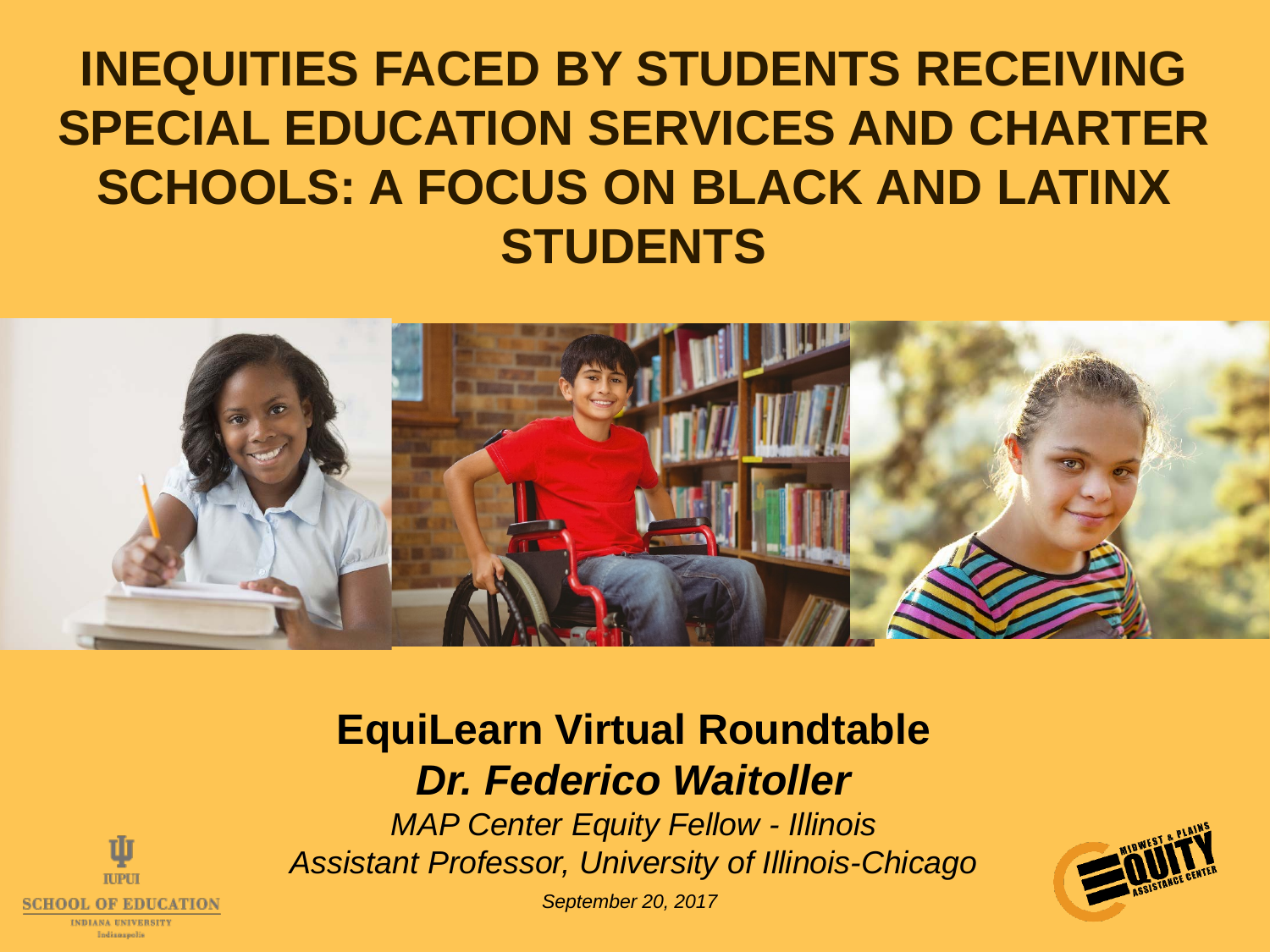# AGENDA

### Welcome

### Roundtable Discussion

### Review Resources and Wrap Up



Midwest & Plains Equity Assistance Center 2017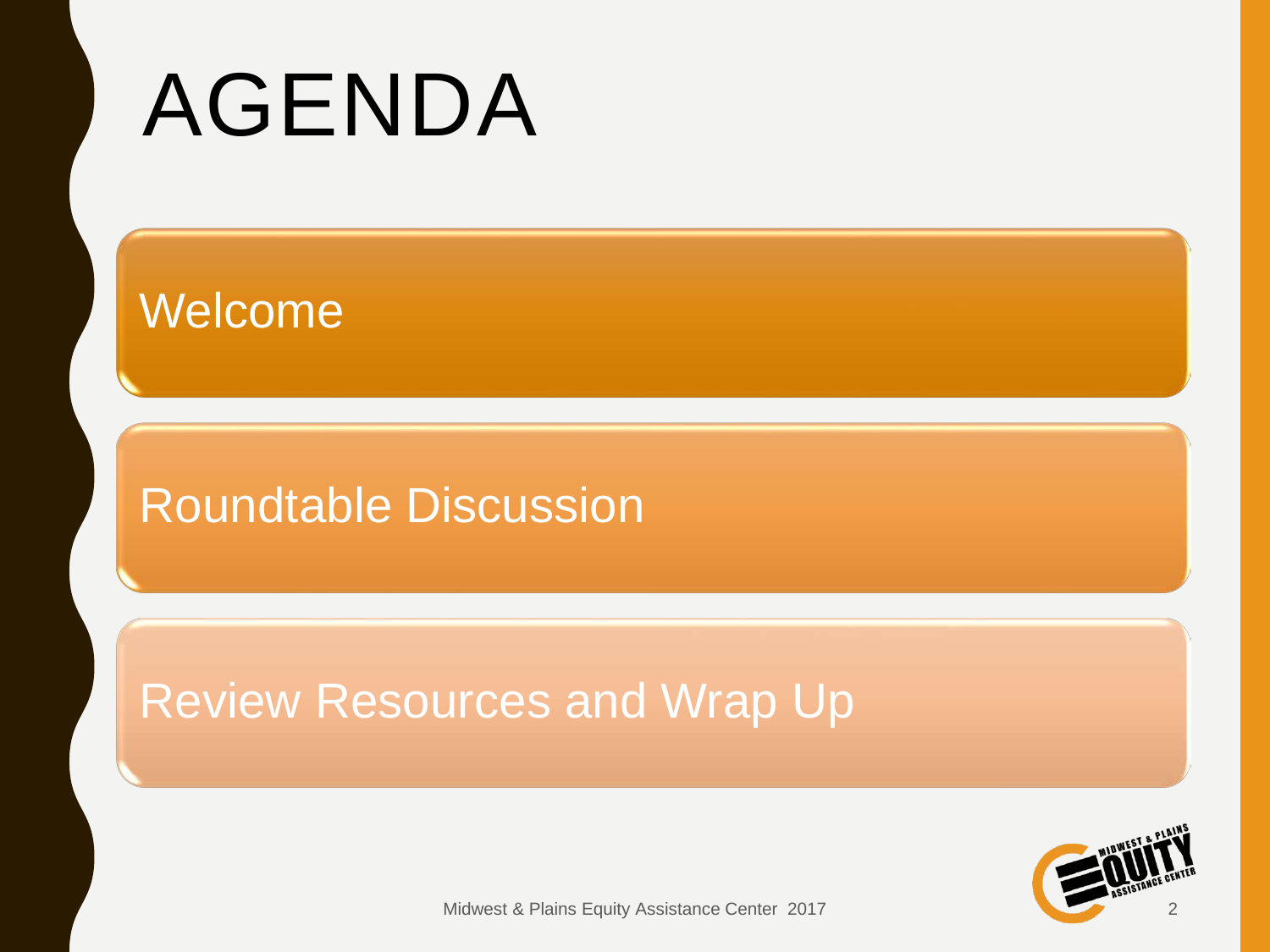# COMMITMENTS

**Stay engaged** 

Experience discomfort

Speak your truth

Expect and accept non-closure

(Singleton & Linton, p. 18 , 2006)



Midwest & Plains Equity Assistance Center 2017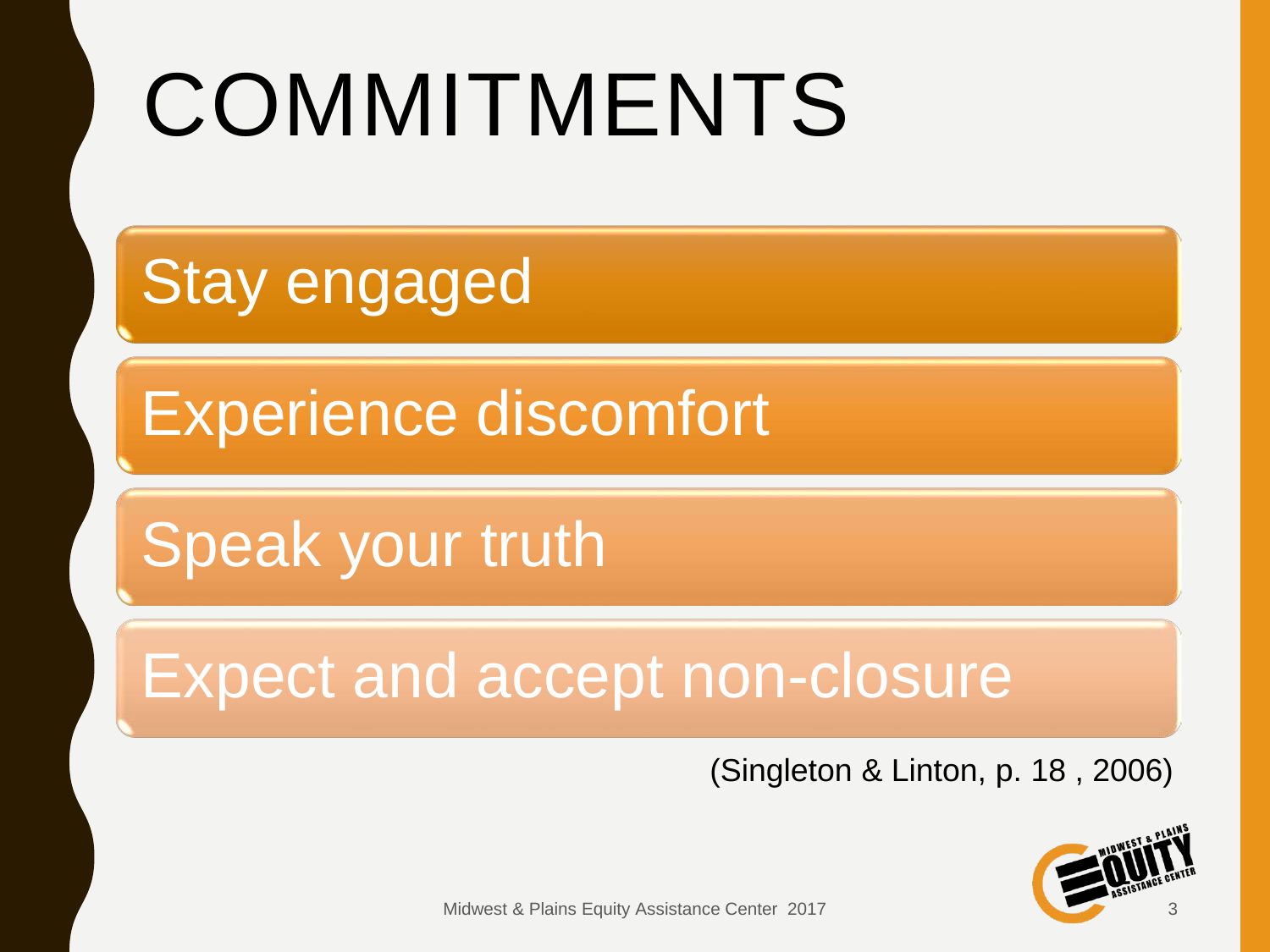### WELCOME TO EQUILEARN VIRTUAL ROUNDTABLE



This virtual roundtable is interactive - join the discussion live via the chat feature

To reduce noise distractions, participants' microphones are asked to be muted when not speaking





A recording of this virtual roundtable and materials will be posted to greatlakesequity.org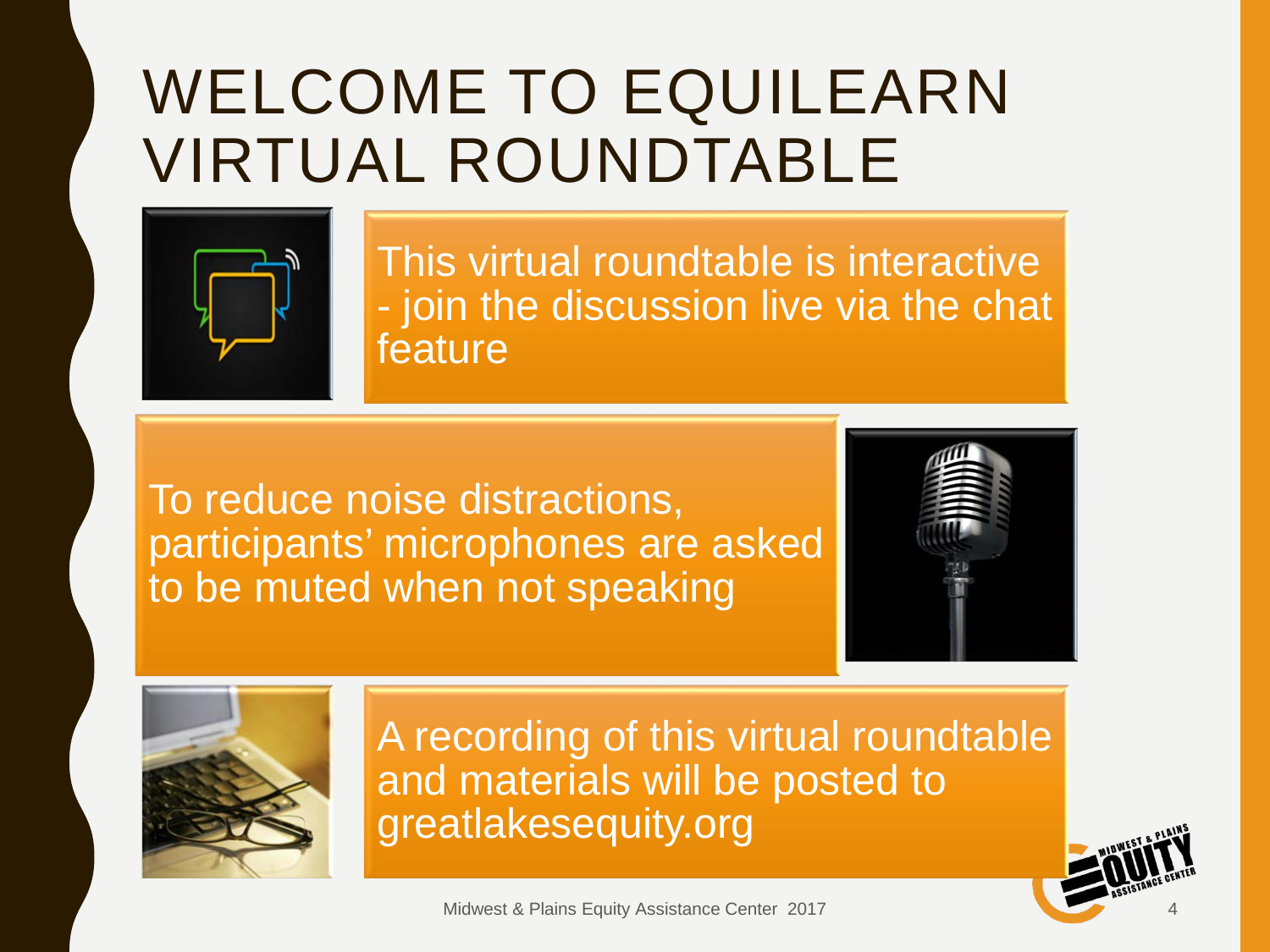## TODAY'S FACILITATORS





#### *Tiffany Kyser, PhD*

Associate Director of Engagement & Partnerships Midwest & Plains Equity Assistance Center

**Host**





#### *Robin Jackson, MA*

Graduate Assistant Midwest & Plains Equity Assistance Center

#### **Assistant Technical Director**

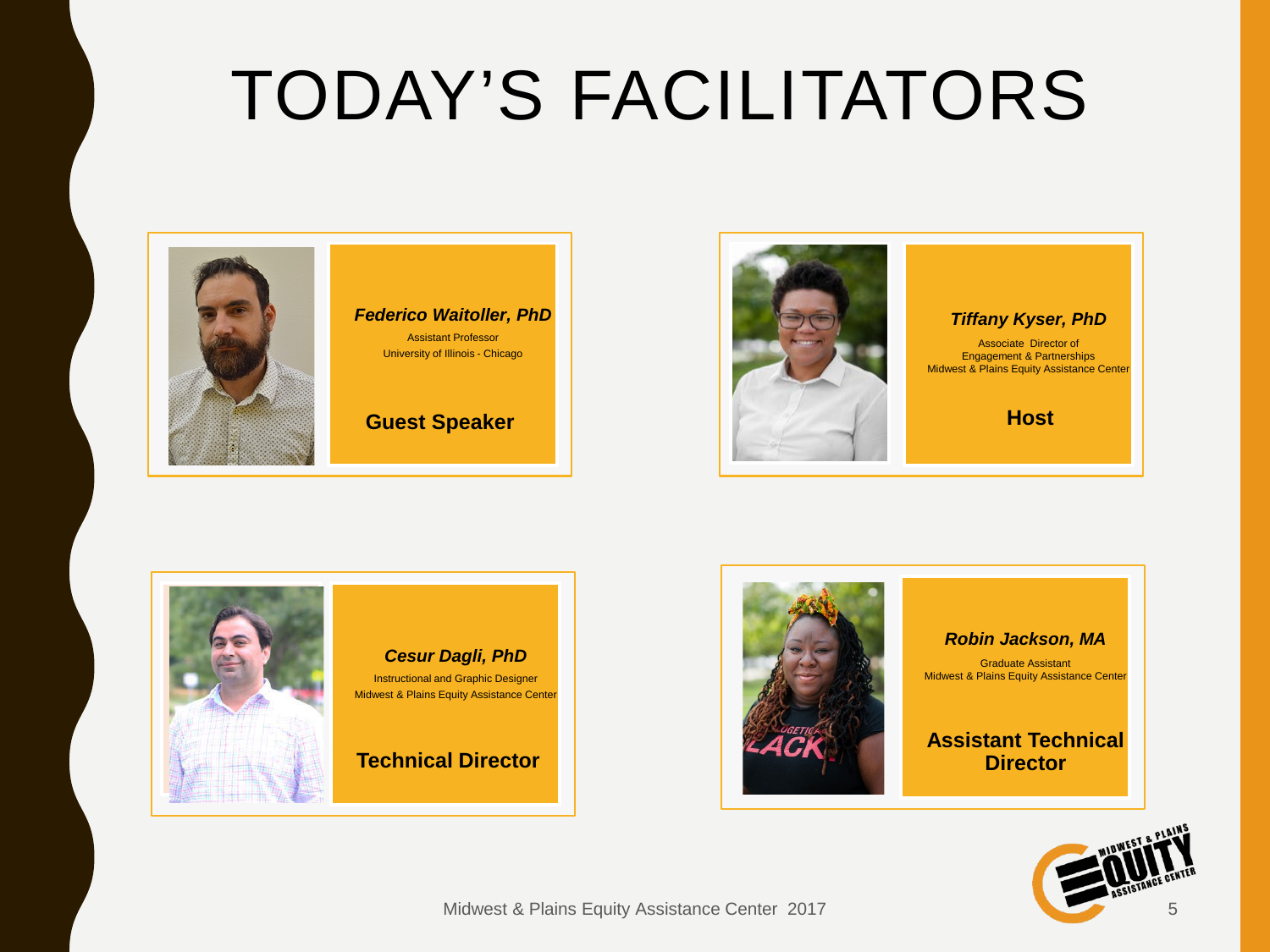# POSITIONALITY



### Urban Inclusive Education



Education as a mean to nurture citizens for a pluralistic and participatory democracy



Research grounded in social justice principles

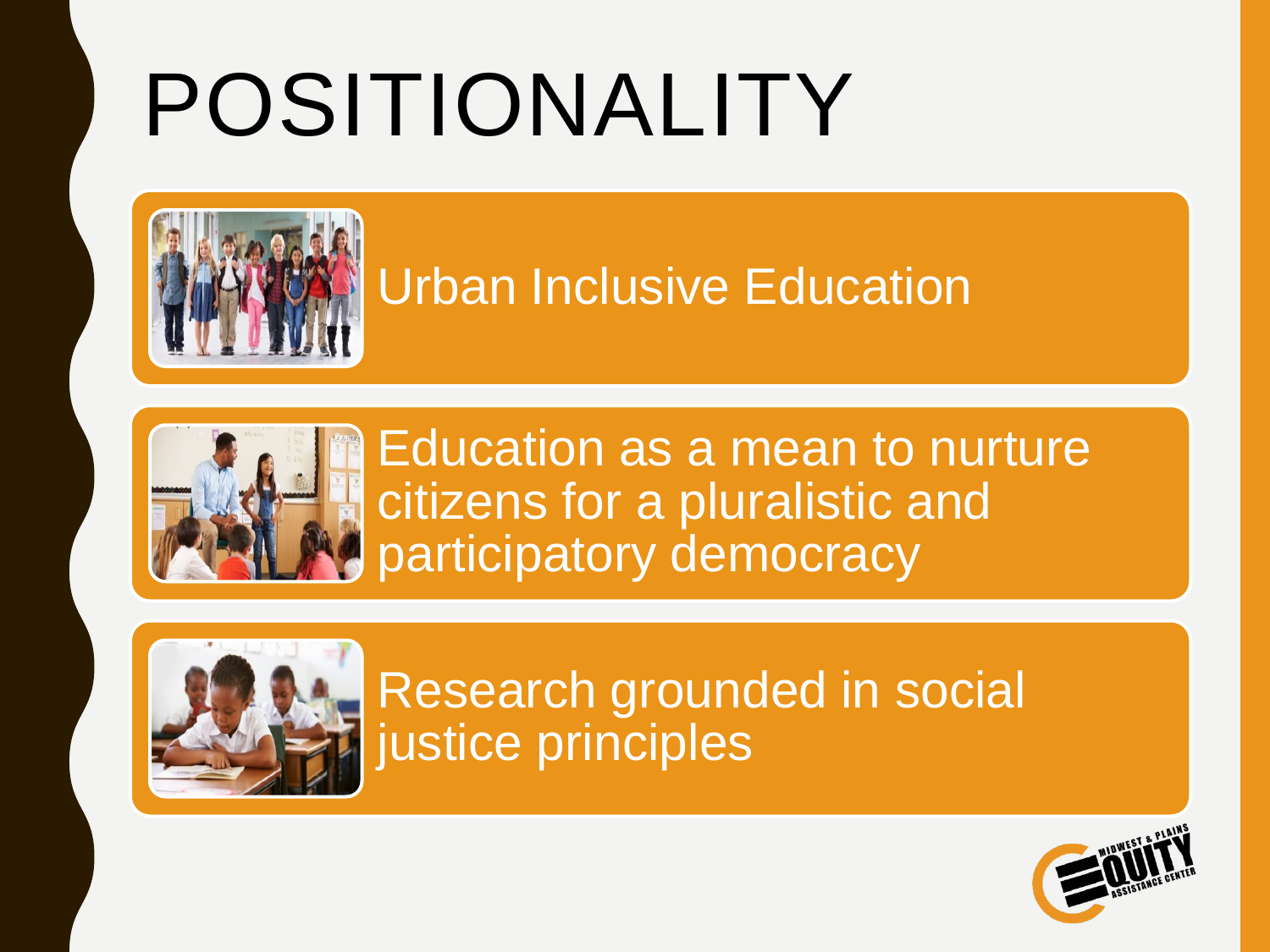## INCLUSIVE EDUCATION IS A CONTINUOUS STRUGGLE TOWARD:

(a) the redistribution of quality opportunities to learn and participate in educational programs [the redistribution dimension],

(b) the recognition and value of differences as reflected in content, pedagogy, and assessment tools [the recognition dimension], and

(c) the opportunities for marginalized groups to represent themselves in decision-making processes that advance and define claims of exclusion and the respective solutions that affect their children's educational futures [the representation dimension].

(Waitoller & Kozleski, 2013, p.35)

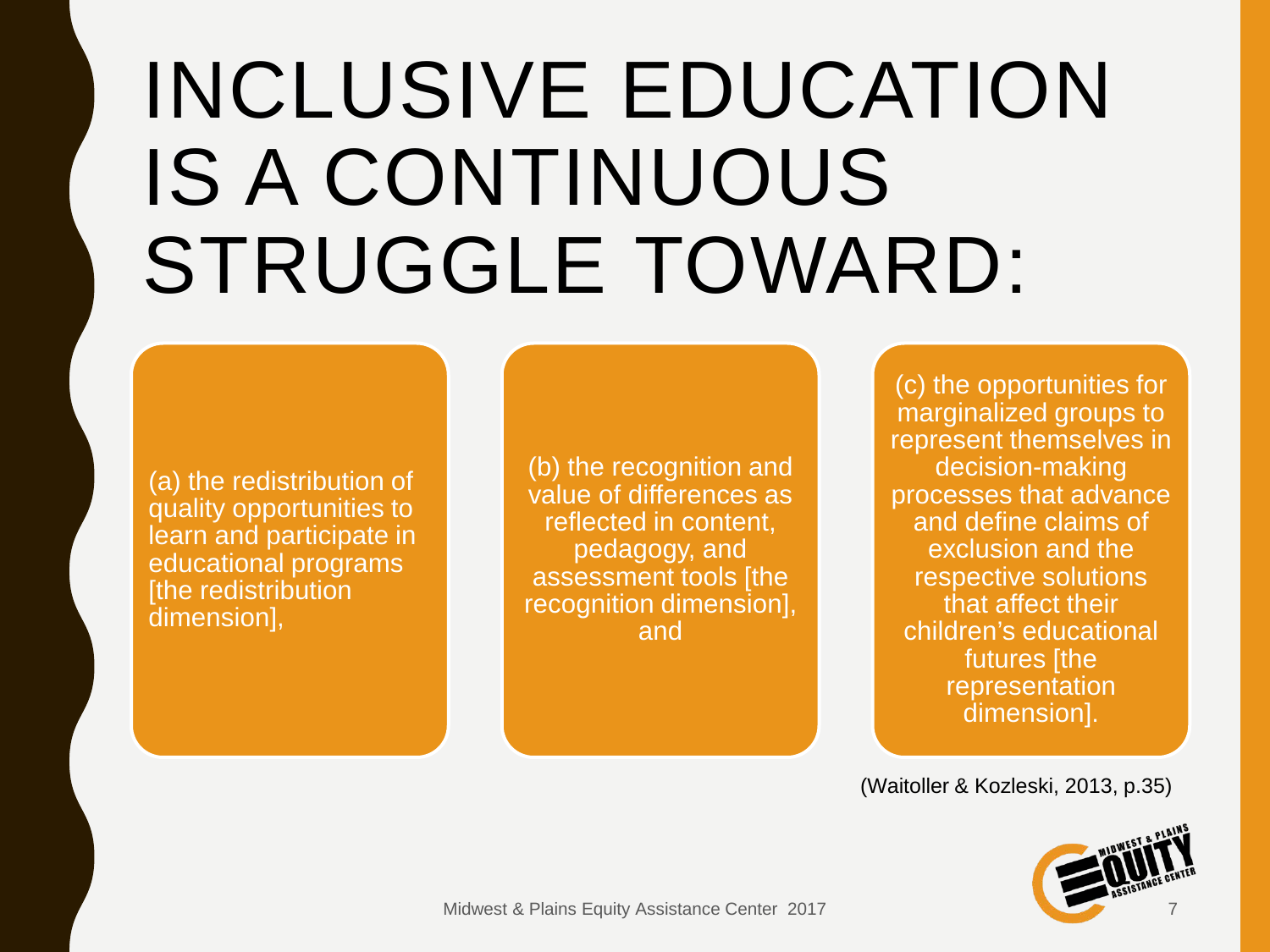What Do We Know About Black and Latinx Students with Dis/abilities in Charter Schools?

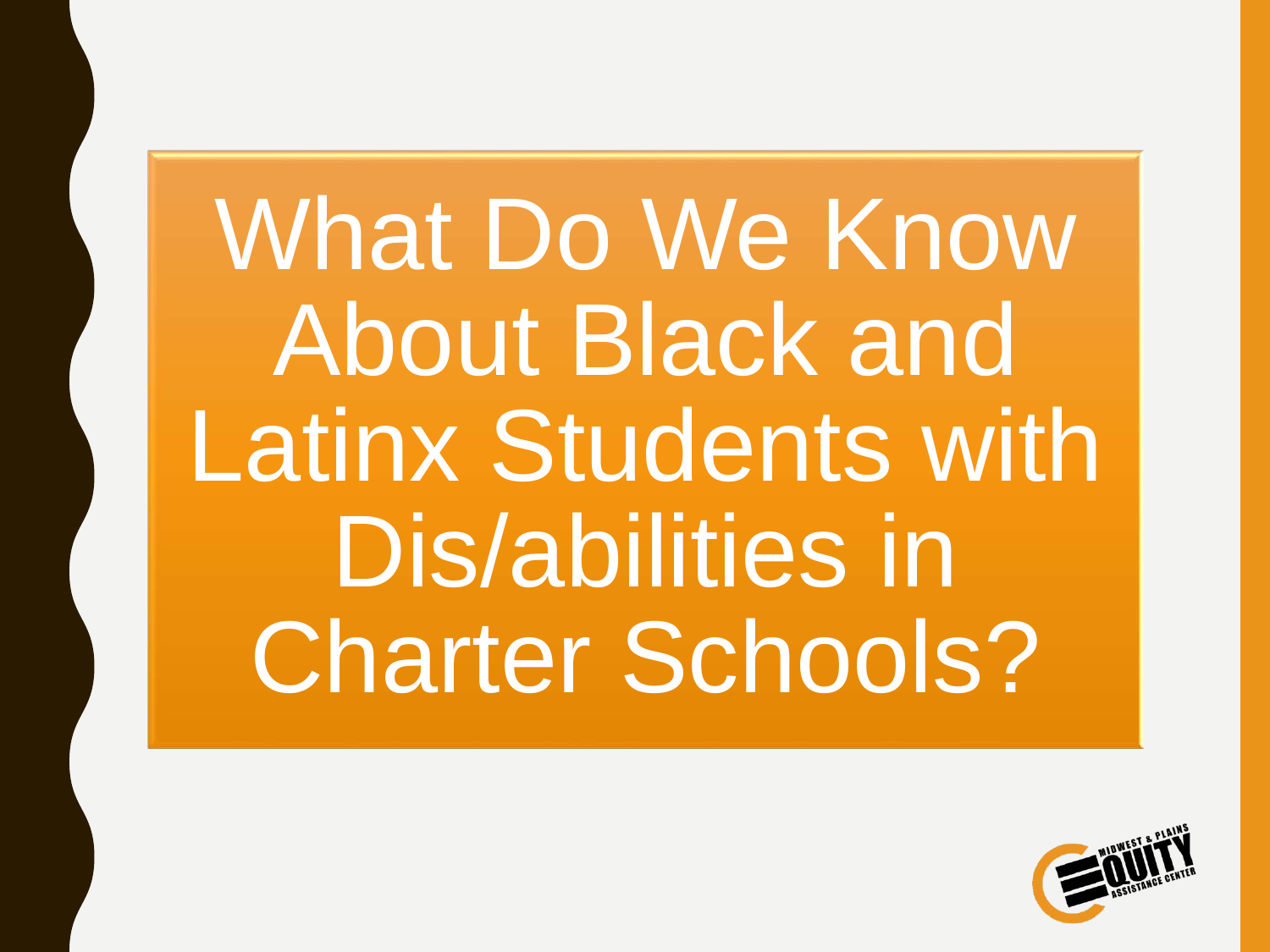# HOW TO APPROACH CHARTER SCHOOLS?



What is vision or mission of the district/school?

Can I achieve such mission/vision without charter schools?

How can charter school reform be leveraged to achieve the mission/vision of school/district?

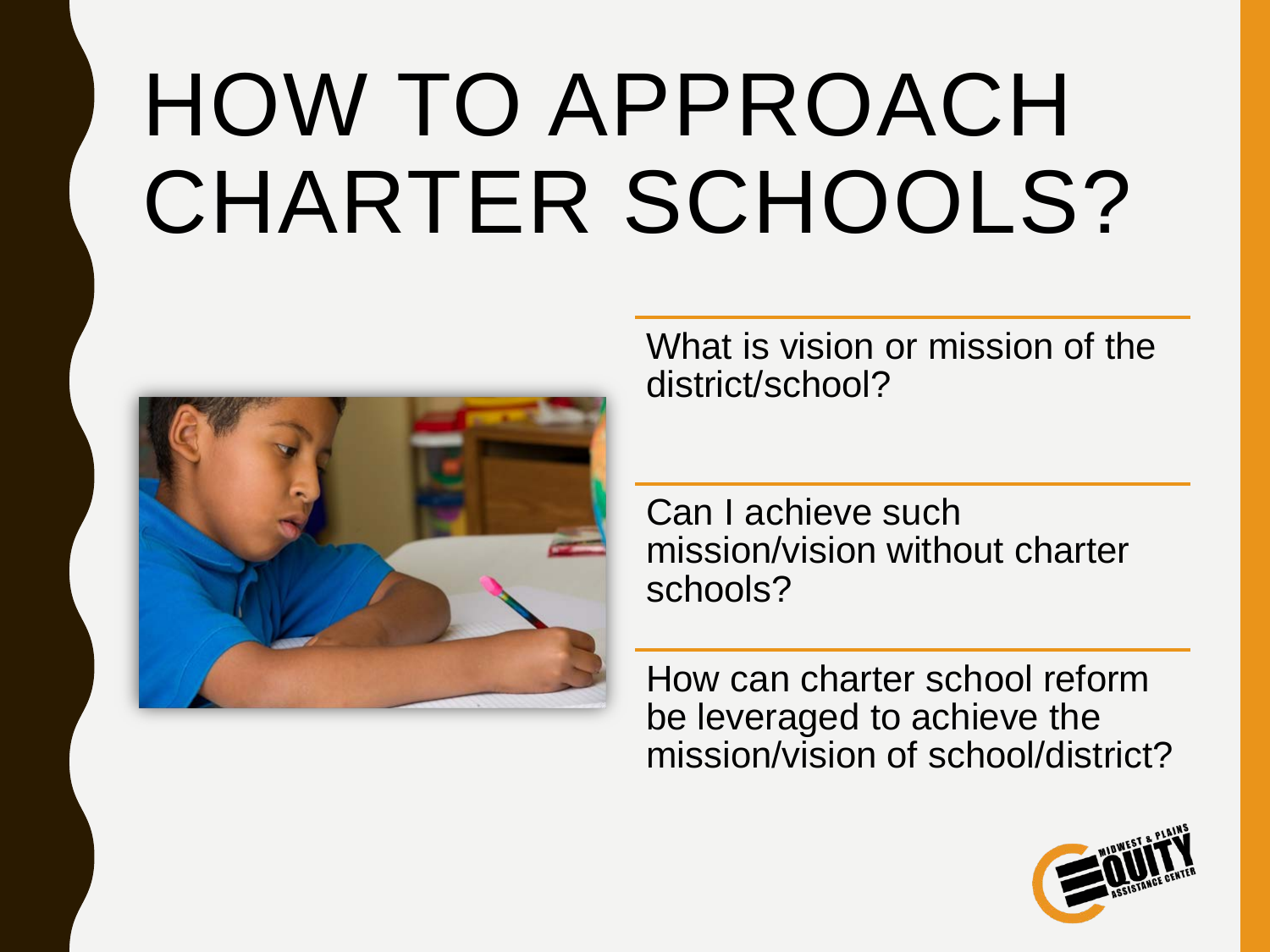## RESOURCES



#### **Equity Dispatch**

The State of Education for Students with Dis/abilities: Equity Considerations





#### Visit our Website

**Meet the Authors:** 

The newsletter at Great Lakes Equity Center is written and edited by Kitty Chen, Erin Macey, Juhanna Rogers, Marsha Simon, Seena Skelton and Kathleen King Thorius.

Subscribe to our Publications

ucate, Engage, Empower--For Equity

re these resources to better serve all of your students.

n more about students with dis/abilities

Events: Attend an event in Region V.

Read about the life experience of Dr. Bruce Kramer.

disability is individualized, so that generalized responses and assistance

r how About Special Kids (ASK) empowers families of students with

providing greater opportunity for people with disabilities.

| a and Madeline L. Peters in Readings for Diversity and Social Justice                                                                          | <b>Equity Spotlight</b> |
|------------------------------------------------------------------------------------------------------------------------------------------------|-------------------------|
|                                                                                                                                                |                         |
| Oth century, Americans had no consistent approach to the care and                                                                              |                         |
| viduals perceived as disabled, and most states excluded significant<br>ren with disabilities from attending public school programs of any kind |                         |



#### **Equity by Design:**

**Systemic Approaches to Eliminating Disproportion Special Education** 

Robin G. Jackson Kathleen King Thorius **Tiffany S. Kyser** 

**Equity by Design** 

The State of Education: **Equity Considerations for Asian** American, Immigrant, American Indian, and Dis/abled Students

Rodney S. Whiteman Kathleen A. K. Thorius Seena M. Skelton **Tiffany S. Kyser** 

Midwest & Plains Equity Assistance Center 2017 10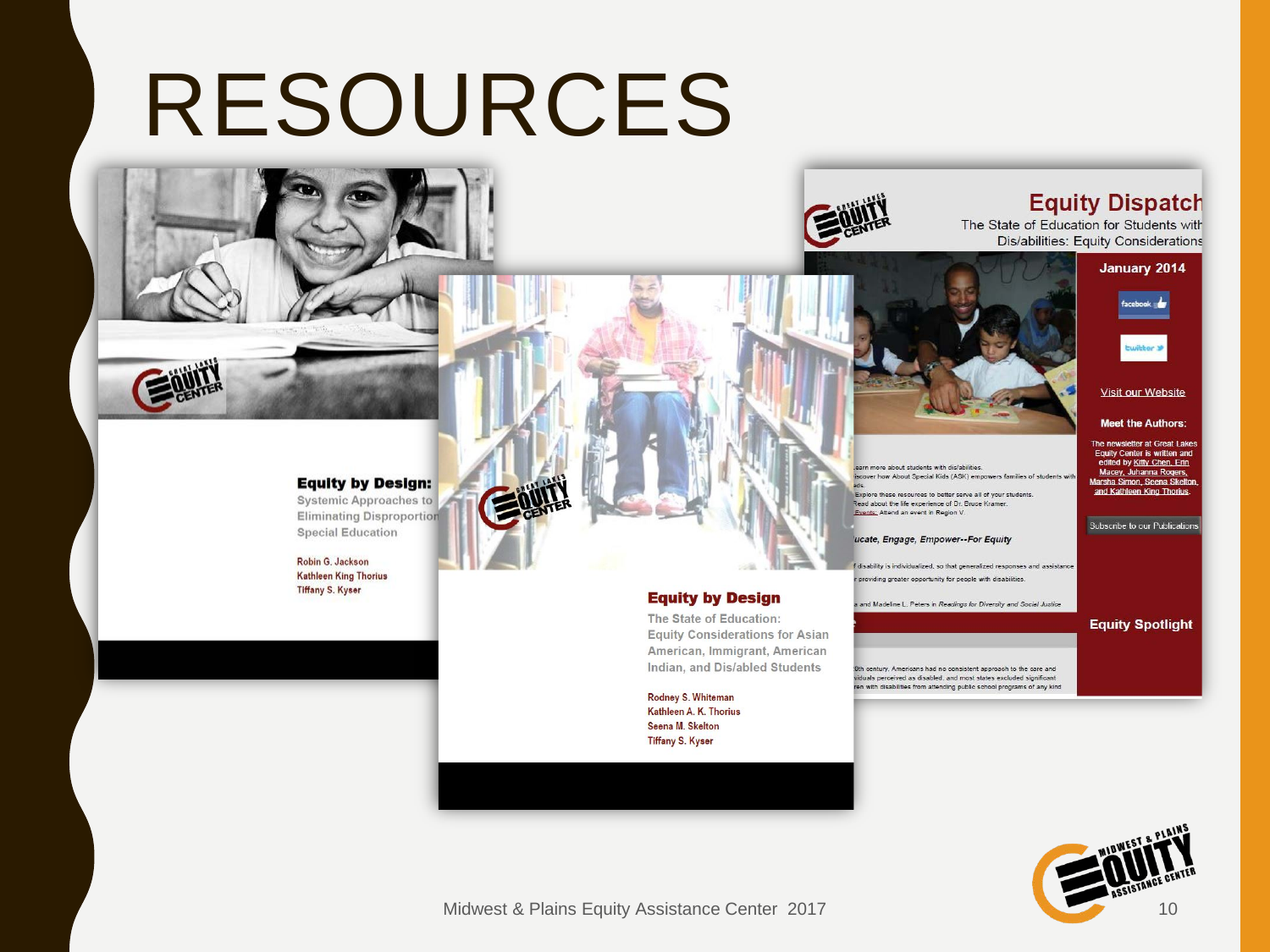## REFERENCES

Waitoller, F. R., and E. B. Kozleski. 2013. Understanding and Dismantling Barriers for Partnerships for Inclusive Education: A Cultural Historical Activity Theory Perspective. *International Journal of Whole Schooling 9*: 23–42.

Waitoller, F. R. (2017). *Equity Tool: Black and latinx students with dis/abilities in charter schools: A summary of the research*. Indianapolis, IN: Midwest & Plains Equity Assistance Center (MAP EAC). Retrieved from: [http://glec.education.iupui.edu/Images/equity\\_tools/disabledstudentsincharterschools.pdf](http://glec.education.iupui.edu/Images/equity_tools/disabledstudentsincharterschools.pdf)